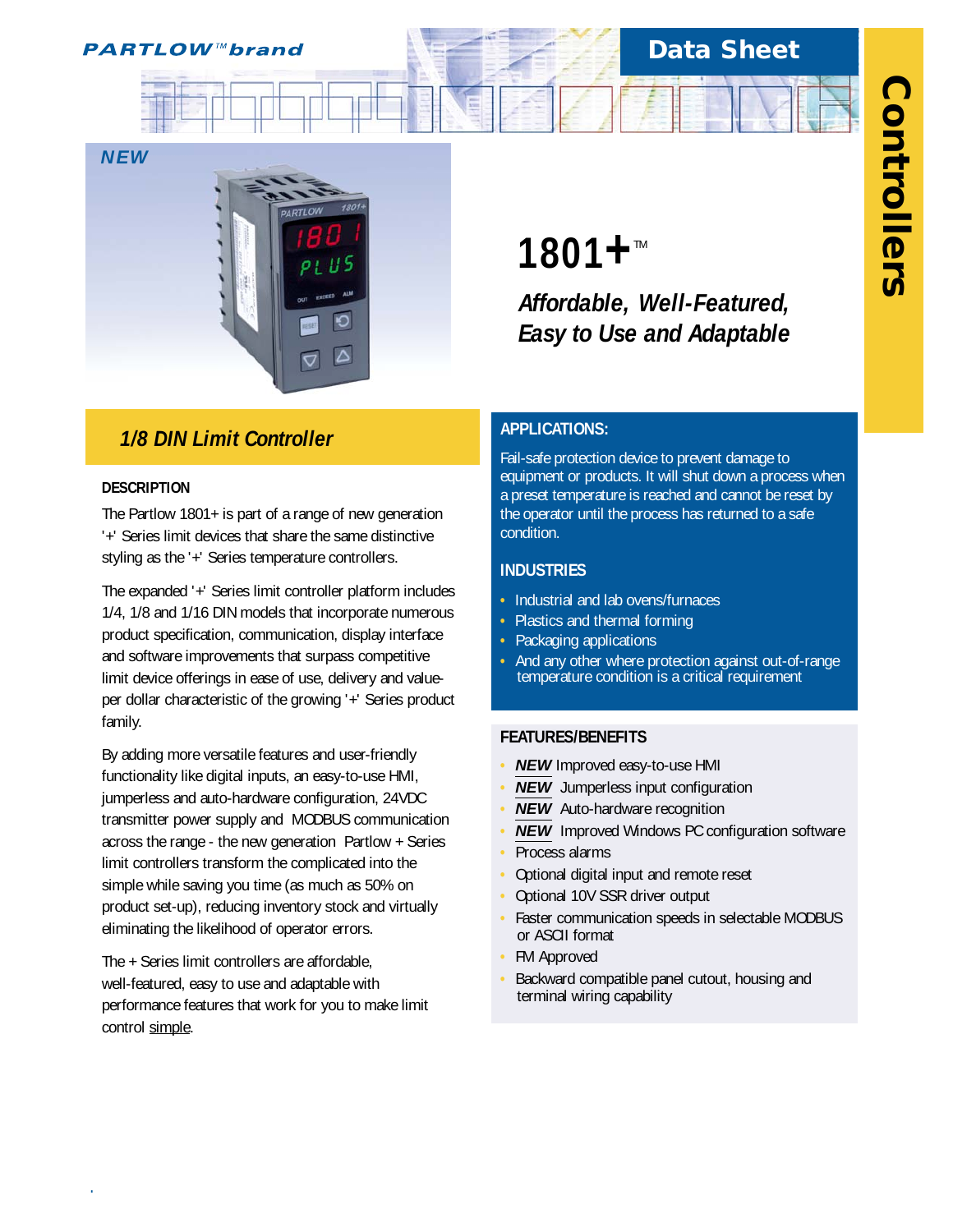# **Controllers Controllers**

#### **PARTLOW™brand**

### *1/8 DIN Limit Controller*

#### **SPECIFICATIONS\***

#### **STANDARD FEATURES**

4 per second input sample rate Universal input

- **NEW** Improved HMI, 4 button operation, dual 4-digit LED display
- **NEW** Plug-in output modules install just the function needed
- **NEW** Jumperless input configuration
- **NEW** Auto-detection of installed output modules

**NEW** Improved PC configuration software Process alarms

**Construction/Enclosure:** Rugged ABS Plastic housing

#### **ENVIRONMENTAL CHARACTERISTICS**

**Operating Temp:** 32° to 131°F (0° to 55°C) **Storage Temp:** -4° to 176°F (-20° to 80°C) **Humidity:** 20% to 95% non-condensing RH

#### **ELECTRICAL**

**Supply Voltage:** 100-240V, 50/60Hz, Optional 20-48VAC 50/60Hz or 22-65VDC **Power Consumption:** 5W / 7.5 VA Maximum

#### **INPUTS**

**T/C's:** J, T, K, L, N, B, R, S, C; Pt Rh20% vs. Pt 40% Rh

**RTD:** 3-wire, PT100

**DC Linear (Scalable –1999 to +9999)**

**Volts:** 0-5V, 1-5V, 0-10V, 2-10V

**DC milliamps:** 0-20mA or 4-20mA **DC millivolts:** 0-50mV, 10-50mV

#### **OUTPUTS**

Output 1 (limit relay) fixed; outputs 2 and 3 (alarm relay) are user-selectable and customized based on desired application; choose from the following output types

- **Max # of Outputs:** 3 for alarm, 24 VDC transmitter power supply or retransmit of process value/limit trip setpoint
- **Limit Relay:** SPDT; 240VAC 5A resistive; Lifetime >100,000 operations at rated voltage/current
- **Alarm Relay:** Optional SPDT; 240VAC 2A resistive; Lifetime >500,000 operations at rated voltage/current

#### **OUTPUTS (cont'd)**

**SSR Drive:** Optional drive capability: >10 VDC nominal into 500 ohm minimum

**1801+™** 

- **DC Linear:** Optional 0-20mA, 4-20mA into 500 ohm max; 0-10V, 1-5V, 2-10V, 0-5V into 500 ohm min; Outputs have 2% over/under drive applied; Accuracy +-0.25% (mA into 250 ohm load, V into 2k ohm load); degrading linearity to +-0.5% for increasing burden to specified limits
- **Triac:** Optional 0.01 to 1A AC, 20 to 280Vrms, 47-63 Hz (Limit 2)
- **Transmitter Power Supply:** Optional 24 VDC (Limit 1)

#### **OUTPUT FUNCTIONS**

**Process Alarm:** (reverse or direct) **Modes (Alarm 1 and 2):** High/Low, Band, Deviation, logical OR/AND

**Retransmit:** Process value or limit setpoint

#### **ELECTRICAL PERFORMANCE**

- **Accuracy:** ± 0.1% of input range ±1 LSD (T/C CJC better than 1 degree C)
- **Input sample rate:** 4 per second, 14 bit resolution
- **Impedance:** >10M ohm for the thermocouple and mV ranges, 47k ohm for V ranges and 5 ohm for mA ranges
- **Sensor Break Detection:** <2 seconds (except zero based DC ranges), limit output opens, low alarms activate for RTD, mA or V ranges

#### **COMMUNICATIONS INTERFACE**

- **User-selectable:** 2-wire, RS-485 serial communications option with choice of Modbus RTU or ASCII protocol; 1200 to 19200 baud
- **PC Configuration:** Offline configuration from serial port to dedicated configuration socket (comms option not required)

#### **RATINGS/AGENCY APPROVALS**

**Conformance:** FM, CE, UR, cUR UL File # 67237 **Safety:** EN61010 **EMC:** EN61326

\* Specifications are for base models with standard features only unless otherwise noted. Specifications subject to change without notice in accordance with our DBS policy of continuous improvement. All product and brand names are trademarks of their respective owners. All rights reserved.

Partlow™ brand and 1801+™ are trademarks of Danaher Industrial Controls Group. All rights reserved.

© 2004 DICG Corp.

Partlow Brand 1801+ Data Sheet (11/04)

#### **PROTECTION**

*Affordable, Well-Featured, Easy to Use and Adaptable*

> IEC IP66 (NEMA 4X) front panel IEC IP20 (behind the panel protection)

#### **PHYSICAL DIMENSIONS**

**Panel Cutout:** 1.77" x 3.62" (45mm x 92mm) **Height:** 3.78" (96mm **Width:** 1.89" (48mm) **Depth:** 3.93" (100mm) **Weight:** 0.46 lbs (0.21 kg) **Mounting:** Plug in panel with fixing strap

#### **OPTIONS/ACCESSORIES**

**Digital Input 1 (Optional):** remote reset **NEW** Faster RS-485 serial communication speeds and user-selectable (Modbus or ASCII) option **NEW** 24VDC transmitter power supply option **Choice of Led colors:** red/red, red/green, green/red, green/green 10VDC SSR Drive output

#### **WARRANTY**

3 Years